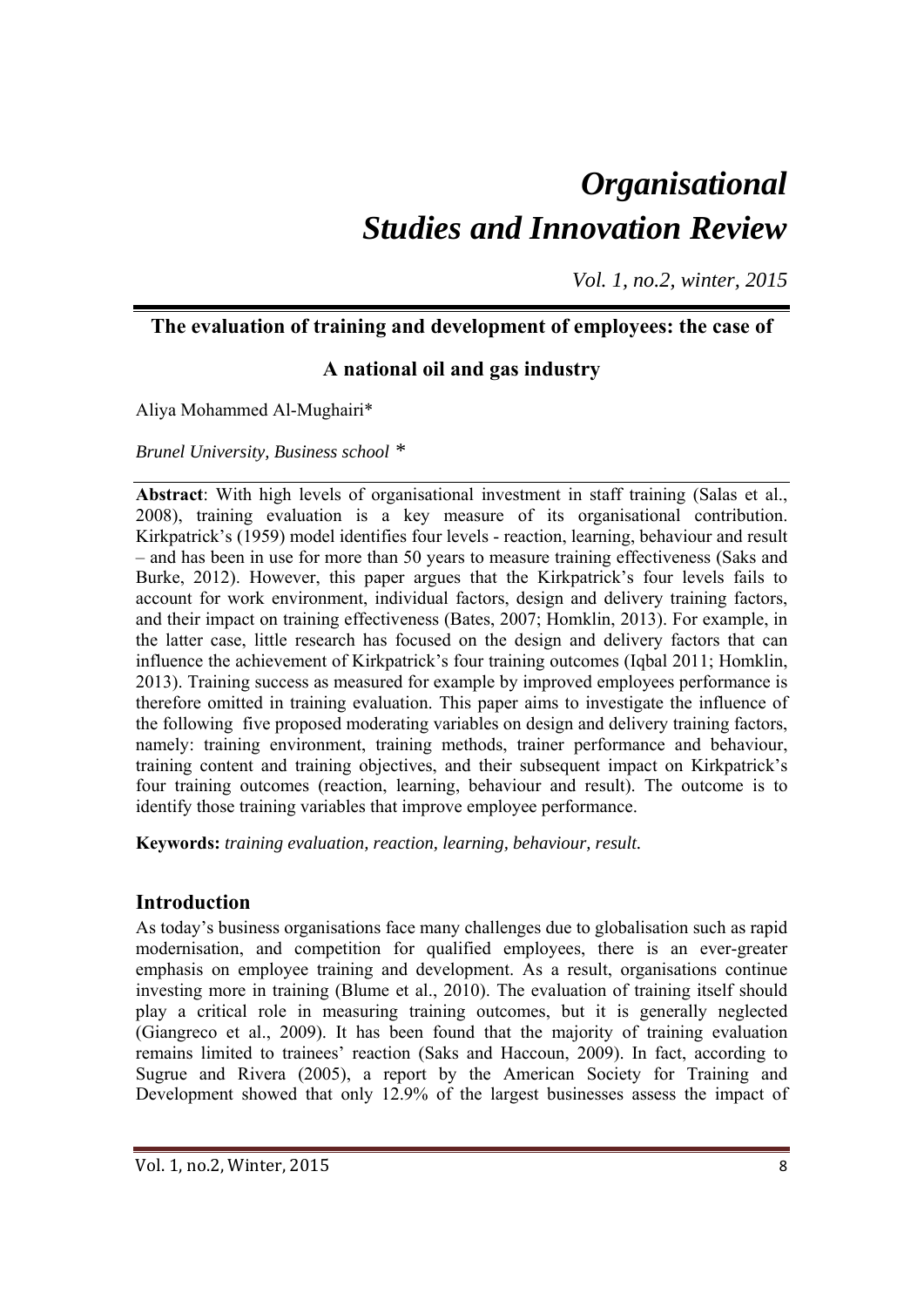training. Wang and Wilcox (2006) concur that few organisations conduct training evaluation.

Kirkpatrick's (1959) four levels model has served as the widely accepted framework for training evaluation for more than fifty years (Saks and Burke, 2012). This model consists of four levels: reaction, learning, behaviour and results. It was assumed correlation between the four levels (Kirkpatrick and Kirkpatrick, 2006). However, not much research validates this assumption (Santos and Stuart, 2003). Furthermore, the Kirkpatrick model has been criticised for ignoring the influence of the work environment, individual factors, and design and delivery factors on training effectiveness (Bates, 2004; Homklin, 2013). The current study aims to investigate in depth the moderating impact of design and delivery factors on the relationship between Kirkpatrick's four levels of training. It also examines in detail the effect of design and delivery factors on training effectiveness.

National oil companies (NOCs) were established by governments throughout the world in the 1970s (Mahdavi, 2014). In the year 2012, NOCs controlled between 73% and 95% of world oil reserves (Mahdavi, 2014), in addition to producing gas (Analoui et al., 2015). The oil and gas industry, with its inherently difficult working conditions, is characterised by a high level of injuries and occupational accidents (Kane, 2010; Khdair et al., 2010). Preventing work accidents was one of their mandates. Furthermore, there is a high demand in oil and gas industry for skilled and experienced employees (Harun et al., 2014). Clearly, this is an industry with a significant need for accurate assessment of employee training outcomes.

This paper critically reviews the existing literature, investigating the moderating effect of design and delivery factors namely: training environment, training methods, trainer performance and behaviour, training content and training objectives on the relationship between four training outcomes: reaction, learning, behaviour and results.

# **Literature Review**

In this paper, 'training and development' refers to 'the process of systematically developing work-related knowledge and expertise in people for the purpose of improving performance' (Swanson and Holton, 2009, p.226). 'Performance' is defined according to Cascio (1992) as 'an employee's accomplishment of assigned tasks' (Yamoah and Maiyo, 2013, p. 3). Traditionally, organisations have tended to maximise investment in training and development to in order to improve employees' performance (Ameeq and Hanif, 2013). The emphasis inherent in this situation imply a requirement for training evaluation to determine training effectiveness (Collis, 2002), but such evaluation is seldom undertaken.

Previous training evaluation research involving design and delivery factors has examined each of the four levels: reaction, learning, behaviour and results, either individually or on relationship between two levels. For example, Ghosh et al., (2011) found that training design and delivery factors has an impact on the trainee reaction. Diamantidis and Chatzoglou (2012) showed that training components has a significant effect on trainee learning level.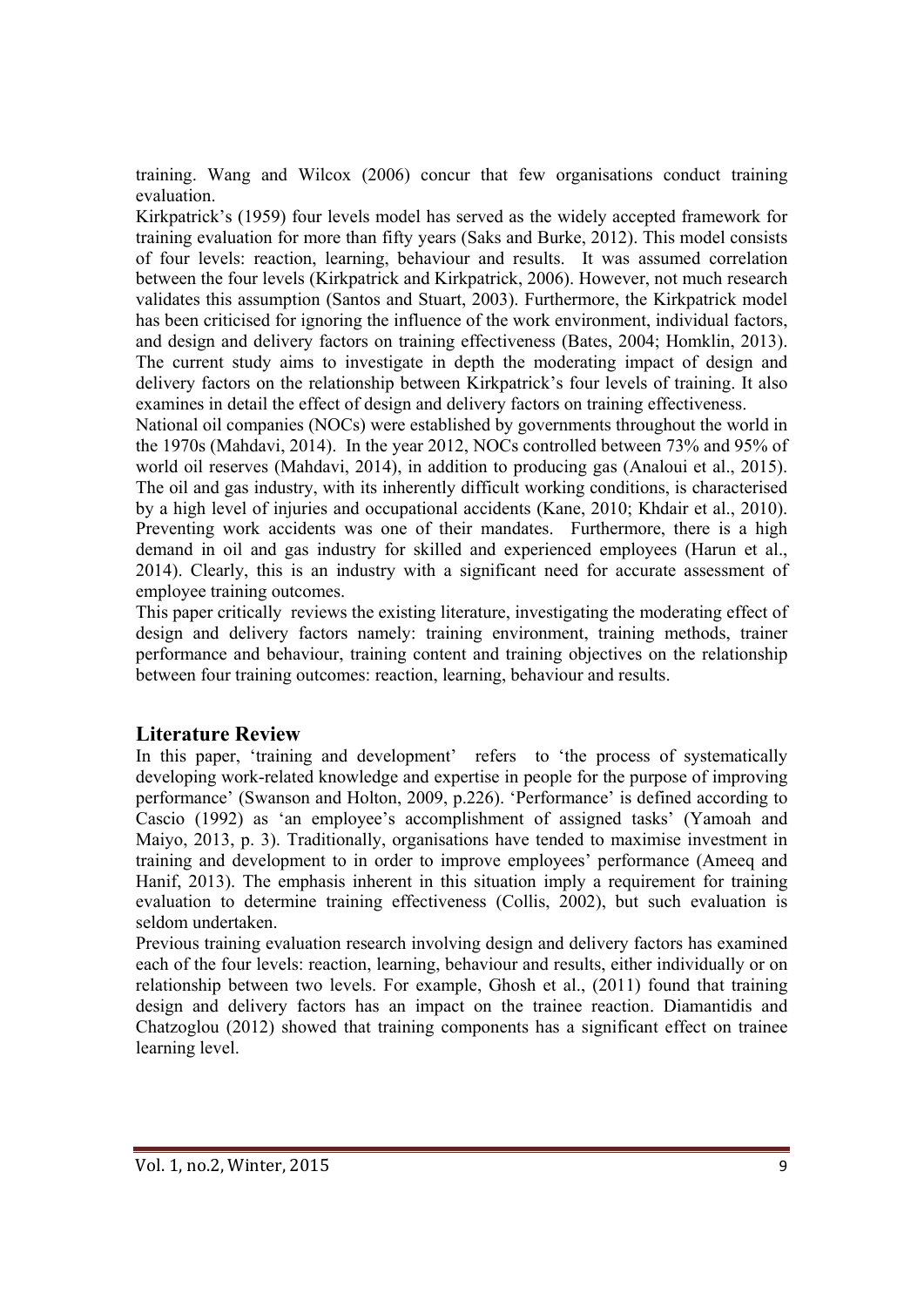



**Source: (Adapted Devins and Smith, 2010, p188). Factors that influence training effectiveness**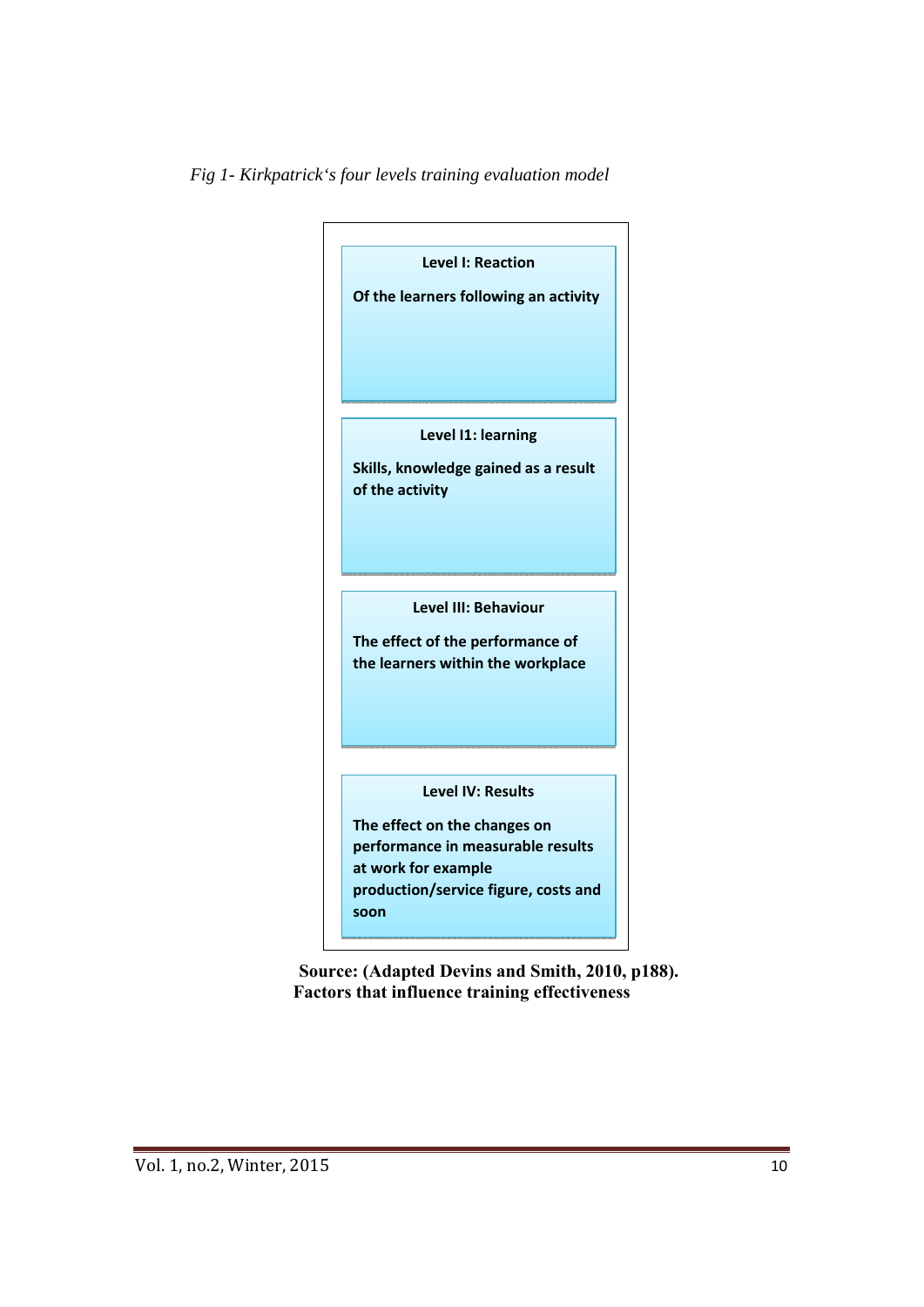## *Conceptual framework of the study*

The conceptual framework of this study, shown in Figure 2, is based on Kirkpatrick's four-level model in Figure 1.

*Fig. 2: Conceptual Framework of the Study* 

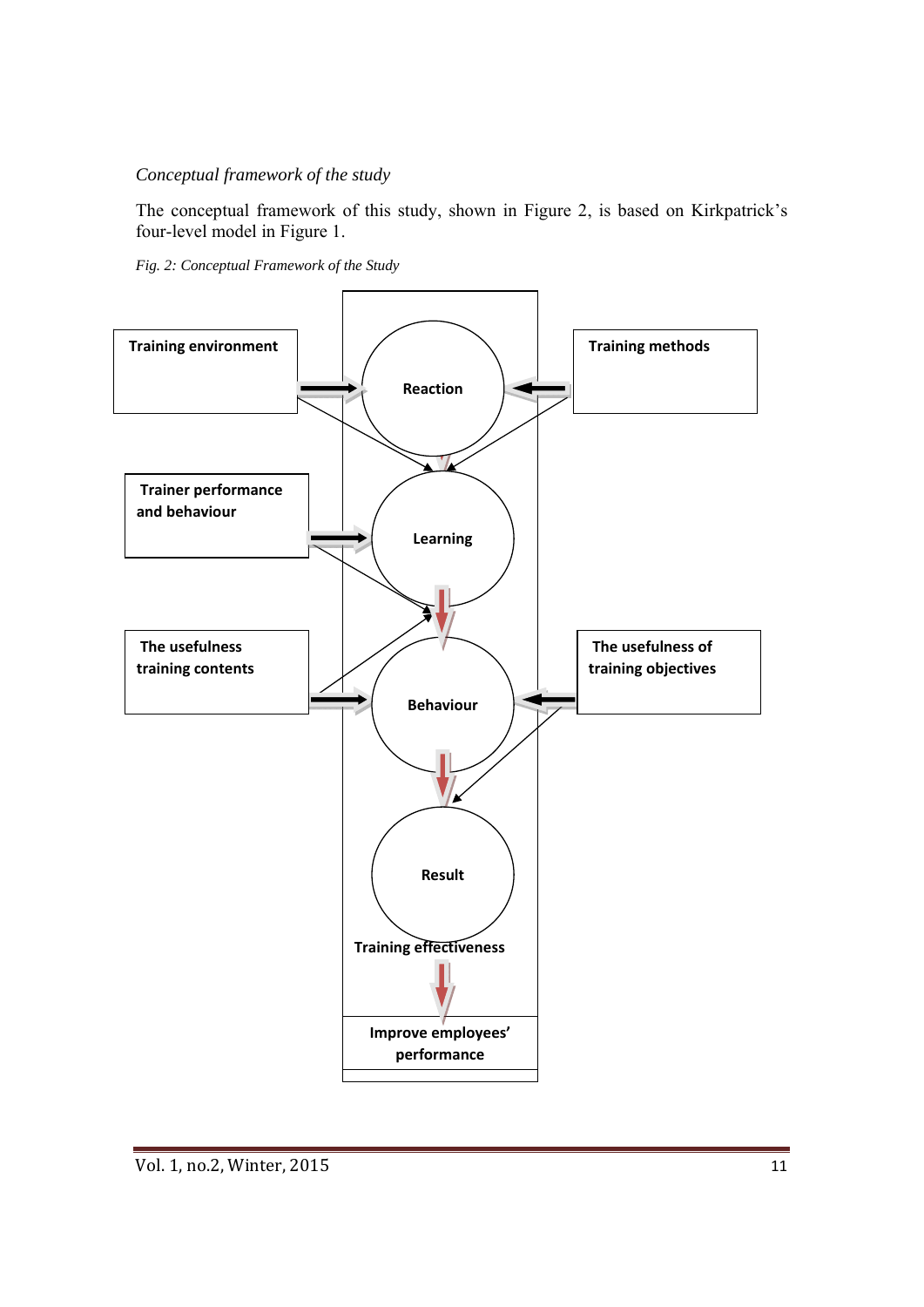## *Effect of training environment on trainee reaction*

Training environment concerned with suitability of physical facilities, equipments accommodation, classrooms, etc (Iqbal et al., 2011). In this regard, several researchers showed that training environment has an influence on the trainee satisfaction (Brown and McCracken, 2009; Iqbal et al., 2011). Trainee reaction measures trainee satisfaction with training (Kirkpatrick, 1996). Hence, the following hypothesis can be developed:

## *H1a: training environment will have a positive influence on the reaction.*

Adding to above, training environment has an effect on the learning level as reported by several researchers as (Iqbal et al., 2011; Tan and Hall, 2003). Also, Charney and Conway (2005) suggest that trainer to set training area similar to workplace to motivate participants to acquired knowledge skills and enhance the usefulness of training programme. Thus, the following hypothesis is proposed:

 *H1b*: *training environment will moderate the relationship between reaction and learning in a health and safety training programme.* 

## *Effect of training methods on trainee reaction*

Prior research has demonstrated of a significant association between training methods and trainees' satisfaction. For example, Tan and Hall, (2003) found that training methods are linked to reaction level. Good training programme requires using training methods that can support trainees' contributions (Chen et al., 2006). Consequently, the following hypothesis is suggested.

#### *H2a: training methods will have a positive influence on trainee reaction.*

Several researcher suggest that training methods influence the gained of learning. Nikandrou et al., (2009) suggest that specific training method used play critical role in training. So the selection of techniques may be determined by the level of experience of the participants and the variances in their ability (Reid and Barrington, 2011). Accordingly, this study's hypothesis is as follows:

*H2b: training methods will moderate the relationship between reaction and learning in a health and safety training programme.* 

#### *Effect trainer performance and behaviour on trainee learning*

Previous research has empirically revealed that trainer performance is another determinant that has a significant influence on training effectiveness. For example, Charney and Conway (2005), Lawson (2006) and Nikandrou et al., (2009) reported that the attributes of a trainer (e.g. teaching styles, communication ability, the trainer reliability and effectiveness. etc.) influence trainees' perception of the usefulness of training and help them acquire knowledge and skills that relate to the job. Therefore, this study is hypothesised:

*H3a: Positively perceived trainer performance and behaviour will have a positive influence on learning* 

Vol. 1, no.2, Winter, 2015 12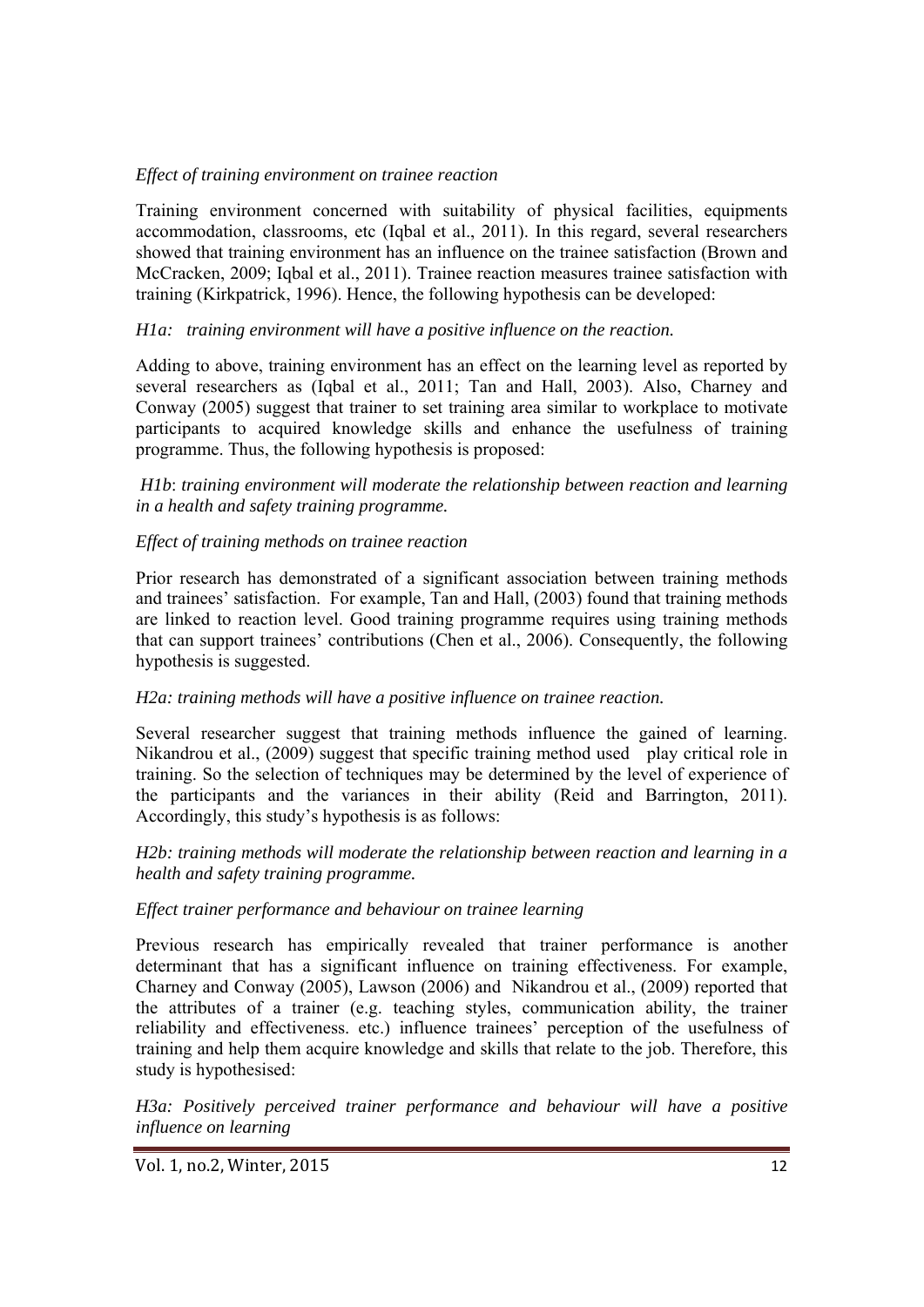Previous research has suggested that the moderating of trainer performance on the transfer of learning concerns gained knowledge and applied knowledge to the work place. The trainer motivates trainees to acquire knowledge and skills (Forsyth et al., 1995). Hesseling (1966) argues that the trainer makes a contribution to the effectiveness and success of training. The following hypothesis flows from these findings:

*H3b: Trainer performance and behaviour will moderate the relationship between learning and behaviour in a health and safety training programme.* 

## *Effect of perceived usefulness of training content on behaviour*

Previous research has shown that training content has an impact on the level of acquired knowledge and can work. Bates et al. (2007) showed that perceived content validity was significantly related to training transfer. Yamnill and McLean (2005), and Hutchins (2009) suggested that if the training content and material are relevant to the work needs. This may improve the skills and knowledge of participants, and their understanding of training materials will be greater. So, this study hypothesises:

#### *H4a: The perceived usefulness of training content will have a positive influence on behaviour.*

As mentioned above, Bates et al. (2007) found that perceived content validity was significantly related to training transfer. Given that there is a causal relationship between learning and behaviour change, it would appear that training content has a moderating influence on this relationship. Based on previous findings and suggestions, a hypothesis is proposed as follows:

 *H4b: The Perceived usefulness training content will moderate the relationship between learning and behaviour in a health and safety training programme.* 

## *Effect of perceived usefulness of training objectives on behaviour change*

There is agreement among researcher that training objectives are significant for training design and planning. Doherty and Bacon (1982) found that there were several benefits of setting training objectives, such as help in designing the training programme and selecting content; presenting the basis for measurement in training programmes; help in the selection of participants for training; and emphasising communication between participants and trainers. The following hypothesis can be developed:

## *H5a: The perceived usefulness of training objectives will have a positive influence on behaviour.*

If trainees perceive that, training objectives are relevant to work tasks, they will apply the learned knowledge and skills gained from the training session, which in turn leads to the organisational results of training such as doing better job, more efficient doing work, doing job more quickly, etc. Hence, the following hypothesis is proposed:

H5b: The perceived usefulness of training objectives will moderate the relationship *between behaviour and organisational results in a health and safety training programme.*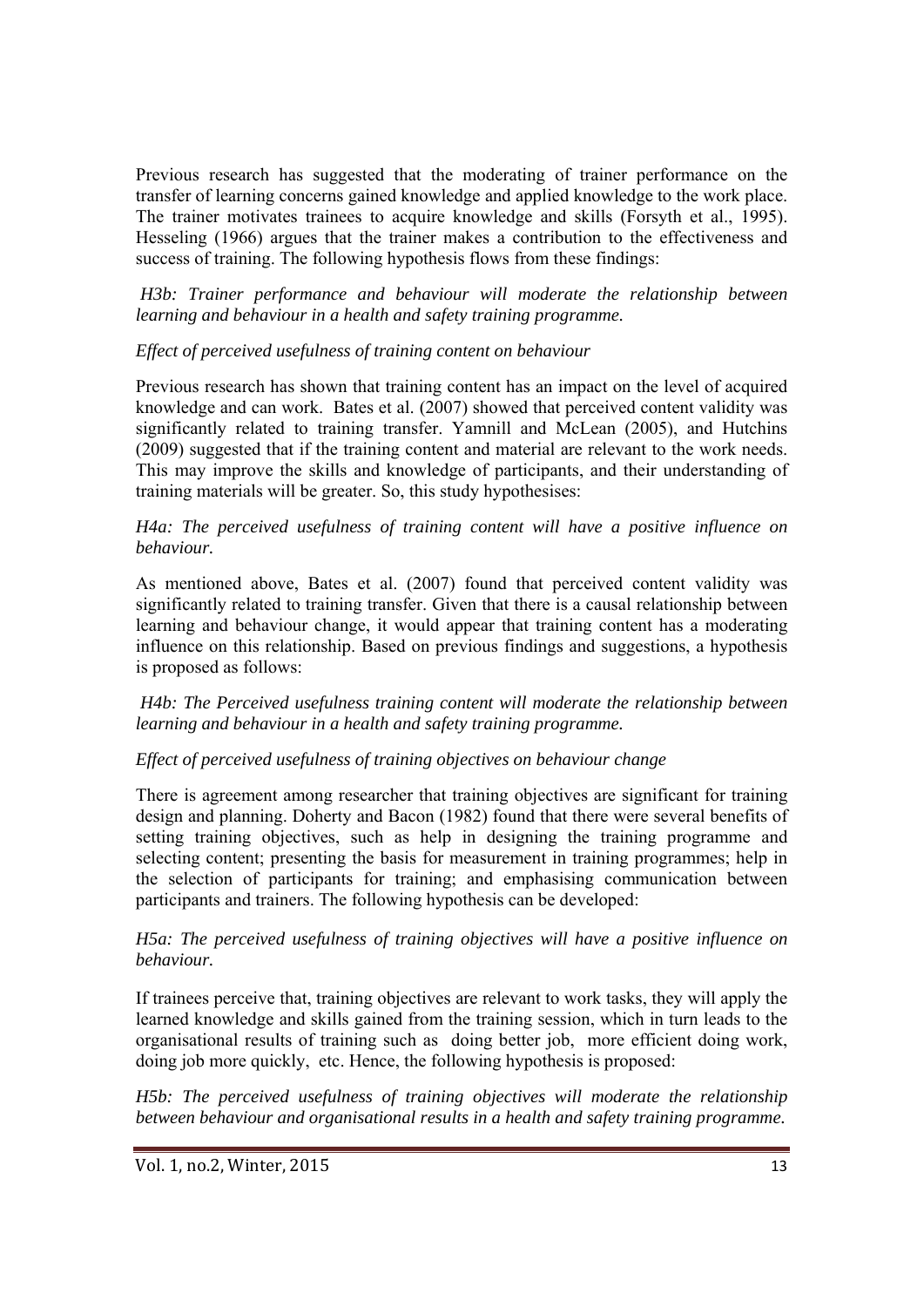# **Conclusion**

The aim of the current study was to examine the influence of moderating variables on training design and delivery factors and these factors' subsequent impact on Kirkpatrick's four training outcomes (reaction, learning, behaviour, and results). Furthermore, important constructs were identified and their relationship verified to provide justification for counting them in empirical research. Finally, a proposed conceptual framework was developed to accordable the proposed factors that paper is addressing.

# **Bibliography**

Ameeq, A.-ul & Hanif, F. (2013). Impact of training on employees' development and performance in the hotel industry of Lahore, Pakistan. *Journal of Business Studies Quarterly*, 4(4), pp. 2-5.

Analoui, F., Atamna, A. E. & Analoui, B. D. (2015). Strategic management in a national oil corporation: the case of Libya. *European Scientific Journal*, 11(16), pp. 1857-7881.

Bates, R. & Holton, E. F. (2004)' Linking workplace literacy skills and transfer system perceptions. *Human Resource Development Quarterly*, 15(2), pp.153-170.

Bates, R. (2004). A critical analysis of evaluation practice: the Kirkpatrick model and the principle of beneficence. *Evaluation and Program Planning*, 27,pp. 341-347.

Bates, R.A., Kauffeld, S. & Holton, III, E.F. (2007). Examining the Factor Structure and Predictive Ability of the German-Version of the Learning Transfer Systems Inventory. *Journal of European Industrial Training*, 31(3), pp. 195-211.

Blume, B. D., Ford, J. K., Baldwin, T. T., & Huang, J. L. (2010). Transfer of Training: A Meta-Analytic Review. *Journal of Management*, 36(4), 1065–1105.

Brown, T. C. & McCracken, M. (2009). Building a bridge of understanding: how barriers to training participation become barriers to training transfer. *Journal of European Industrial Training*, 33(6), pp.492-512.

Cascio, W. F. (1992). *Managing human resources* (Vol. 276). New York: McGraw-Hill. Charney, C., & Conway, K. (2005). *The trainers tool ki*t, (2nd ed.). New York: American Management Association.

Chen, C.Y., Sok, P., & Sok, K. (2007). Exploring potential factors leading to effective training: an exclusive study on commercial banks in Cambodia. J*ournal of Management Development*, 26(9), 843-856.

Collis, B. (2002). So how effective is your training? *Beverage Industry*, 93(1), pp.52.

Cooper, A.E. (1994). *Business Process Reengineering and Organisational Change*, MBA dissertation, England: Henley Management College.

Devins, D. and Smith, J. (2010). Evaluation of human resource development', in Gold, J. et al. *Human resource development*: *Theory and practice*. Palgrave Macmillan, chapter 7, pp. 50-145.

Devos, C., Dumay, X., Bonami, M., Bates, R. & Holton, E. (2007). The Learning Transfer System Inventory (LTSI) translated into French: internal structure and predictive validity. I*nternational Journal of Training and Development*, 11(3), pp. 181-199.

Diamantidis, A.D.& Chatzoglou, P. (2012). Evaluation of formal training programmes in Greek organisations. E*uropean Journal of Training and Development,* 36 (9), pp.888 – 910.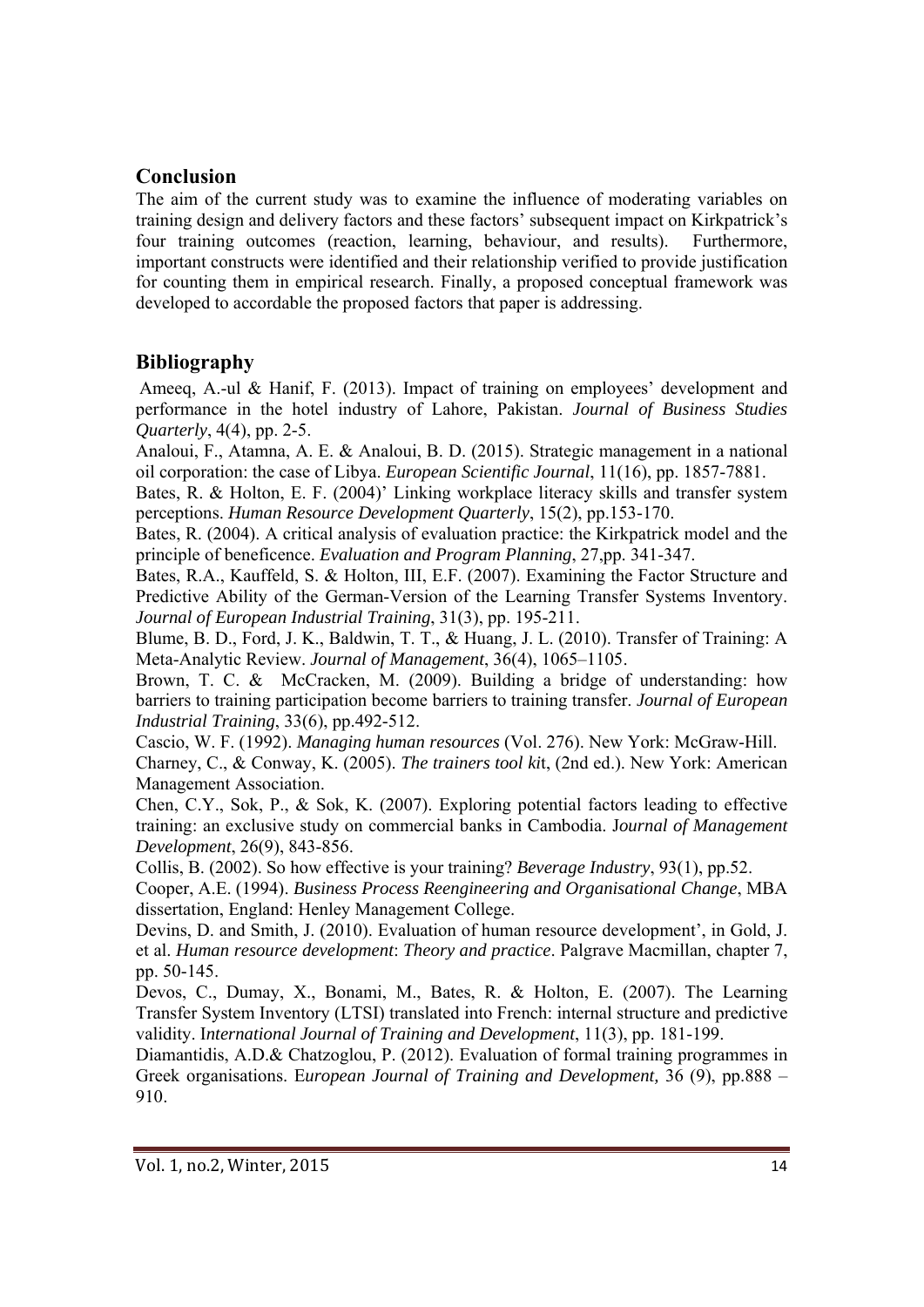Doherty, L. and Bacon, S. (1982). Correctional retraining in the Navy: an evaluation. NPRDC Tech. Rep. 35-82, USA: San Diego. CA.

Forsyth, I., Jolliffe, A. and Stevens, D. (1995). *Evaluating courses: practical strategies for teachers, lecturers and trainers*. London: Kogan Page.

Ghosh, P., Joshi, J. P., Satyawadi, R., Mukherjee, U. & Ranjan, R. (2011).Evaluating effectiveness of a training programme with trainee reaction. *Industrial and Commercial Training,* 43 (4), pp. 247 - 255.

Giangreco, A., Sebastiano, & Peccei, R. (2009). Trainees' reactions to training: an analysis of the factors affecting overall satisfaction with training. *The International Journal of Human Resource Management,* 20 (1), pp. 96-111.

Harris, D. & Tessmer, M. (1992). *Analyzing the instructional setting: environmental analysis.* London: Kogan page.

Harun, H. Salleh, R., Memon, M. A., Baharom, Rosli M. N. and Abdullah, A. (2014). Job satisfaction, organisational commitment and stress among offshore oil and gas platform employees. A*sian Social Science*, 10(11), pp.28-32.

Hesseling, P. M. (1966). Strategy of Evaluation Research in the Field of Supervisory and Management Training, Amsterdam: Van Gorcum.

Homklin, T., Takahashi, Y. and Kriengkrai, T. (2013). Effects of Individual and Work Environment Characteristics on Training Effectiveness: Evidence from Skill Certification System for Automotive Industry in Thailand. *International Business Research,* 6 (12).

Hutchins, H. M. (2009). In the trainer's voice: A study of training transfer practices. *Performance Improvement Quarterly*, 22(1), pp.69-93.

Iqbal, M.Z., Maharvi, M.W., Malik, S.A. and Khan, M.M., (2011). An Empirical Analysis of the Relationship between Characteristics and Formative Evaluation of Training. *International Business Research*, 4(1).

Kane, S. (2010). Iraq's Oil Politics Where Agreement Might Be Found, Suite 200 Washington: United States Institute of Peace 1200 17th Street NW, DC 20036-3011.

Khdair, W. A., Shamsudin, F. M. & Subramanim C. (2011). Improving safety performance by understanding the relationship between management practices and leadership behaviour in the oil and gas industry in Iraq: A proposed model, International Conference on Management and Artificial Intelligence, IPEDR vol.6 IACSIT Press, Bali, Indonesia.

Kirkpatrick, D. (1996). *Evaluation. In R.L. Craig and L.R. Bitten* (eds.), The ASTD Training and Development Handbook. 4th ed. (pp. 294-312). McGraw-Hill : New York.

Kirkpatrick, D. L. & Kirkpatrick J. L. (2006). *Evaluating training programs. 3rd ed.* San Francisco :CA. Berrett-Koehler Publishers, Inc.

Kirwan, C. & Birchall D. (2006). Transfer of learning from management development programmes: testing the Holton model. *International Journal of Training and Development,* 10(4), pp.252-268.

Lawson, K. (2006). *The Trainer's Handbook*. San Francisco: Pfeiffer.

Mahdavi, P. (2014). Why do leaders nationalise the oil industry? The politics of resource expropriation. *Energy Policy*, 75, pp.228-243.

Napier, N. K. & Van Tuan V. (1998). International human resource management in developing and transitional economy countries: a breed apart?' *Human Resource Management Review*, 8(1),pp. 39-77.